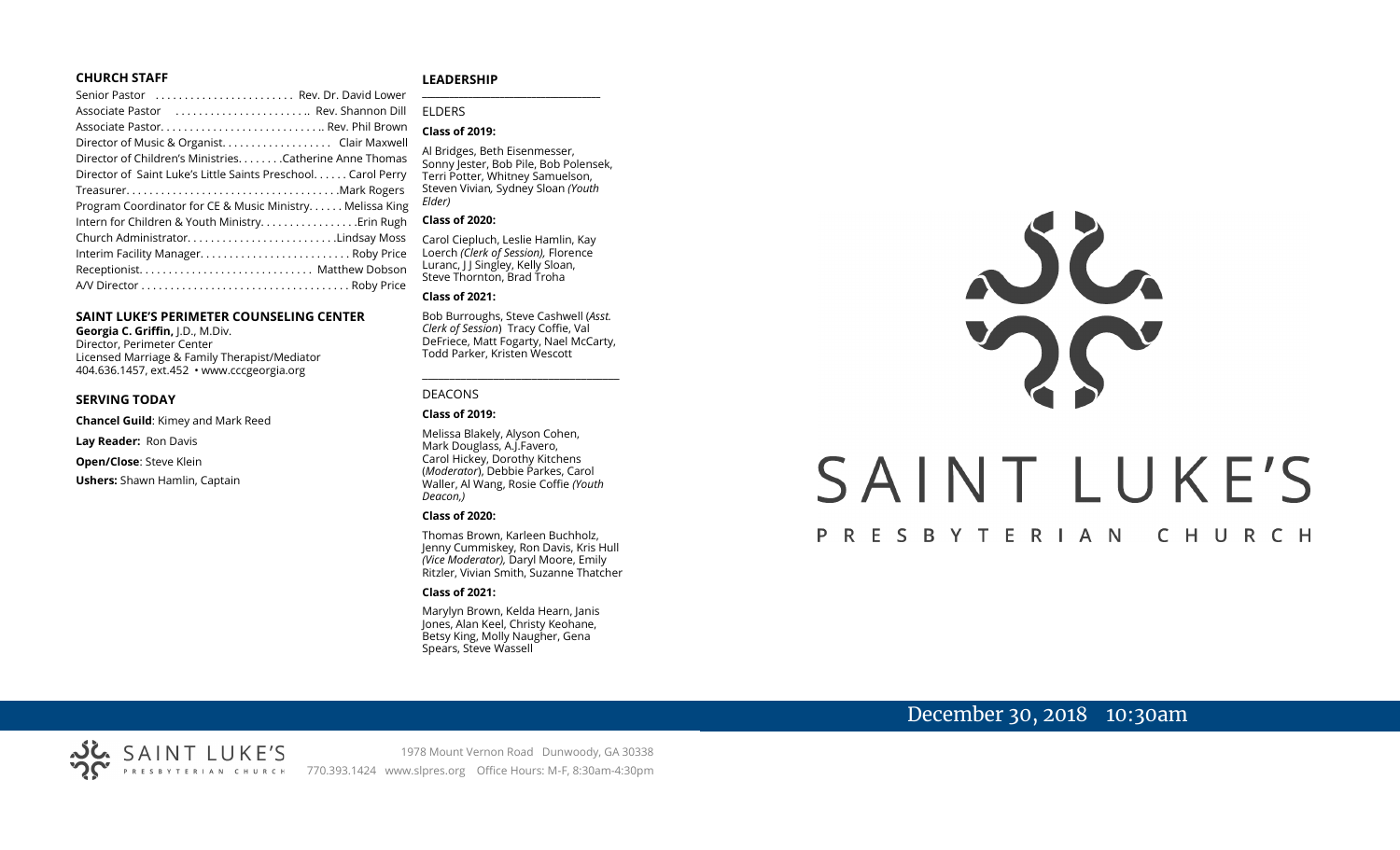

1978 Mount Vernon Road • Dunwoody, Georgia 30338 770.393.1424 • www.slpres.org

#### **December 30, 2018**

1st Sunday after Christmas

#### **Liturgical Color:** White

*Liturgical colors can orient us to the season of the church year and help to engage the sense of sight in worship. White is used for special days or seasons in the redemptive work of Jesus Christ, such as Christmas and Easter.*

**Flowers:** *The flowers today are given by Tom and Lela McIntosh in honor of their 60th wedding anniversary on December 28.*

#### **SUNDAY SCHEDULE**

8:15am Chapel Communion Service 9:15am Sunday School 10:30am Sanctuary Worship Service

#### MISSION

Responding to God's call and empowered by the Holy Spirit, we invite all to join us in knowing, serving, and sharing Jesus Christ here and around the world.

# VISION

To be a beacon of faith, hope, and love– every member an active disciple in Christ's ministry.

#### **WELCOME, GUESTS!**

We are delighted you are worshipping with us.

**DURING** the Welcome, please print the requested information on the Friendship Pad and pass the Friendship Pad down the pew.

**AFTER** the worship service, please join us outside the Sanctuary where our Pastors or a church officer will be available to answer questions and provide you with a loaf of freshly-baked bread.

**FOR MORE** information about our programs, ministries or membership, please contact one of our Pastors at 770.393.1424, or visit our website: slpres.org.

# **THAT ALL MAY WORSHIP**

**ASSISTIVE** A hearing loop is accessible by switching hearing aids to T-coil. Also, large print hymnals and back cushions are available. Please contact an usher for further assistance.

**CHILDREN** are a precious part of our church family, and we welcome them in worship. Worship activity sheets and tactile activities are available on the blue Worship Carts in the back of the sanctuary. Each week, children are invited to walk up for an age-appropriate message during "Tell Us Our Story." After that time, they may remain in worship, go to Faithful Friends (K-2nd) or go to child care (PreK and younger).

# **SAINT LUKE'S LITTLE SAINTS PRESCHOOL & KINDERGARTEN**

#### **Registration for the 2019~2020 school year is coming in January!**

Our accredited program honors the individuality of the child as we prepare each student for elementary school. Children ages 12 months through Kindergarten enjoy learning in our beautiful



Saint Luke's Little Saints

**REGISTRATION DATES: January 22nd** (Church Members) **January 23rd** (Current Families) **January 24th** (New Families) For further information and to arrange a tour, please contact Carol Perry, Director: 770.393.1424 x240 or

classrooms under the guidance of our dedicated and experienced teachers.

#### **INFORMATION FOR ALL TARTAN TROT SUPPORTERS**

#### **1 - REGISTER FOR THE RACE**

We need runners! If you are a sponsor, please use the promo code already provided to you by email to take advantage of your complimentary race registrations! It's a perk of being a Sponsor. Use them yourself or give them away. You can register here: [https://raceroster.com/events/2019/16889/tartan](https://raceroster.com/events/2019/16889/tartan-trot-5k10k)-trot-5k10k

#### **2 - BECOME A SPONSOR OR PAY YOUR PLEDGE**

There is still time to sponsor. Please feel free to do so online through Realm or using a pledge card. If you have already pledged, just a friendly reminder that you may fulfill your pledge online through Realm or you can drop a check off in the collection plate or the church office. Be sure to write "Tartan Trot 2018" in the memo line.

#### **3 - VOLUNTEER**

Look for information about volunteer opportunities in January!

#### **4 - CYCLEBAR**

Mark your calendars! Join us at Cyclebar (4794 Ashford Dunwoody Rd, Dunwoody, GA 30338 )at 1:00 p.m. on **Saturday, January 12**. Rides will be \$20 and all proceeds will benefit Tartan Trot. Registration link: <https://bit.ly/2RQwzAm>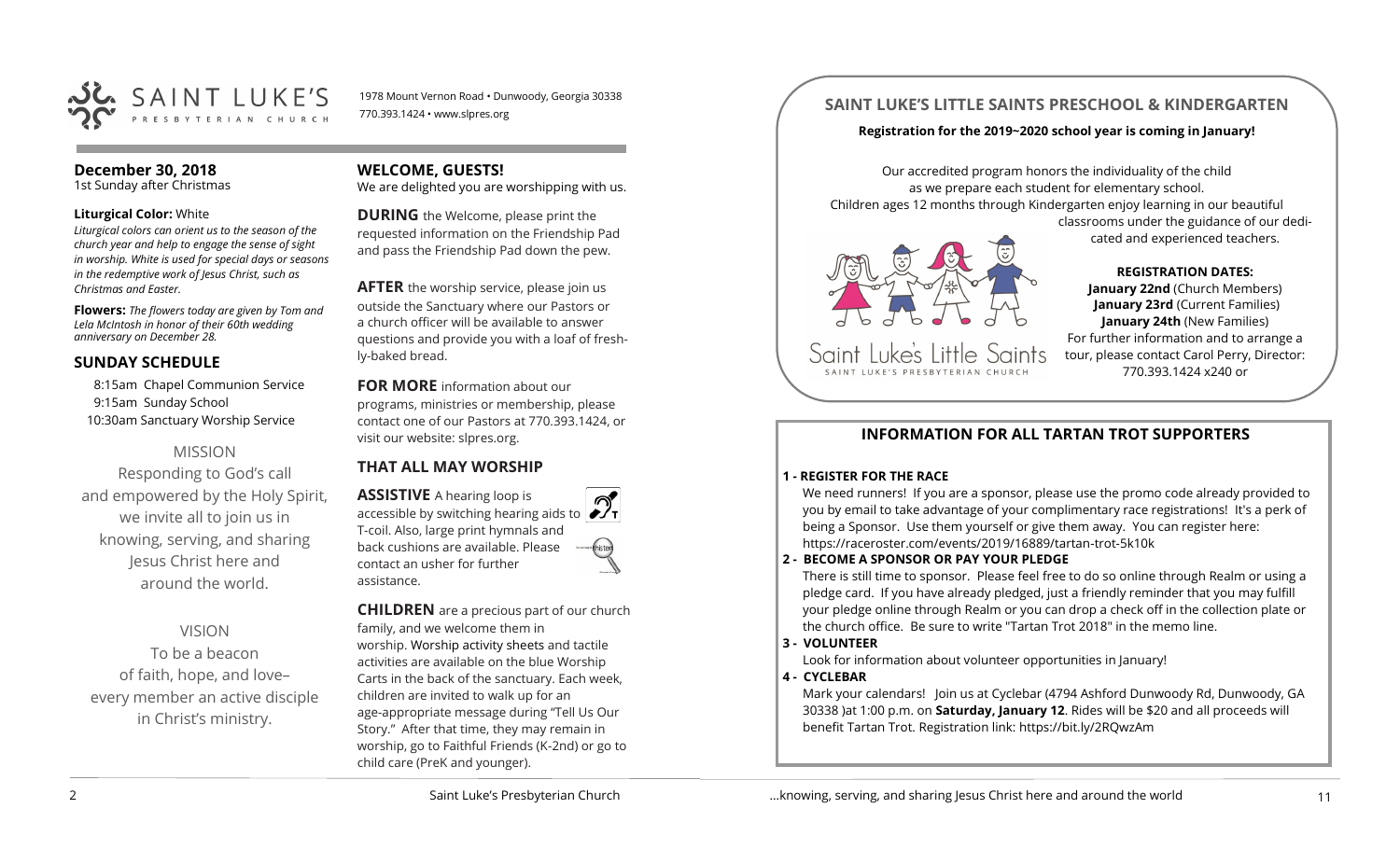**MEN'S BREAKFAST, 8:00AM , SATURDAY JANUARY 12—**Please join us for our annual legislative update from our newly elected representatives, Mike Wilensky HD79 and, Josh McLaurin HD51. Considering the changes in our elected representatives in north Atlanta, this should be a very informative discussion. So pull your questions together and plan on joining your fellow members and friends of St Luke's. Please RSVP to [bobschultz9@icloud.com](mailto:bobschultz9@icloud.com) by Wednesday night, January 9. If you have any questions or comments, please contact Tom Loftis at [tomloftis01@gmail.com.](mailto:tomloftis01@gmail.com)

**2019 COMMITMENT UPDATE** —We are grateful for the positive and generous response of so many folks to this year's commitment campaign. Pledges as of December 8th totaled \$1,080,157 from 151 individuals or families. So many of you have increased your pledges by 7% or more; just what we requested and prayed for. **THANK YOU for supporting God's work here at Saint Luke's**. Our goal is to reach \$1.368 million, so we are not done yet. Last year we received 200 pledges and our hope is the remaining members who have not turned in their pledges will match or increase their commitment 7% for 2019 if they are able. A 7% increase in giving will allow to us fund our anticipated 2019 budget, more than 7% will allow Saint Luke's to do even more! We are coming to the end of the commitment season and we will begin to finalize budgets for 2019 based on the final results from this year's campaign. To those who have not yet responded, open your hearts and let's make it happen! Submit your pledge via Realm at slpres.org or on the mobile app, send a confidential email to [commitment@slpres.org](mailto:commitment@slpres.org) or by submitting a pledge form to the church office.

#### **MARRIAGE RETREAT— FEBRUARY 8-10, 2019**

Whether you are newly married wanting to know more about what's ahead, parents in the midst of busyness looking to reconnect, or just want to have a weekend away with your spouse join us at Calloway Gardens for the **Better Marriages retreat, February 8-10, 2019.**  You can stroll through the gardens, attend workshops designed to enrich your marriage, and meet great people! Register now! For any questions email or call Bob and Christine Crutchfield at 770-364-8079 and [Gafrog01@hotmail.com.](mailto:Gafrog01@hotmail.com) 

**SAINT LUKE'S HOLIDAY HOURS**—The Church office will be closed December 31-Jan 1.

#### **In Preparation for Worship**

"He plants trees to benefit another generation."

*Caecilius Statius, 200 B.C.E.*

**Gathering Prayer** 

#### **Prelude**

í

**Chiming of the Hour**

**Carol Sing**

## **Welcome and Announcements**

*If you are new to Saint Luke's today, welcome, we are so glad you are here! We have a gift of fresh bread we would love to give to you as a token of our gratitude. Please introduce yourself after worship to receive your welcome gift.*

*Please take the time now to fill out the Friendship Pads situated at the end of each pew. Write down your names and pass the pad down the pew, so that you may greet your pew neighbors by name and that we may know you are here.*

## **Call to Worship\***

Leader: There are a lot of voices in the world.

**People: Gather us here today. Tune our ears to you.** 

Leader: Voices that are louder than others. Voices that pull us from your truth.

**People: Focus us here, Lord. That in these moments of worship we will hear you.**

**Opening Hymn #147\*** The First Nowell

#### **Call to Confession\***

Leader: The Lord be with you. **People: And also with you.**  Leader: Let us pray.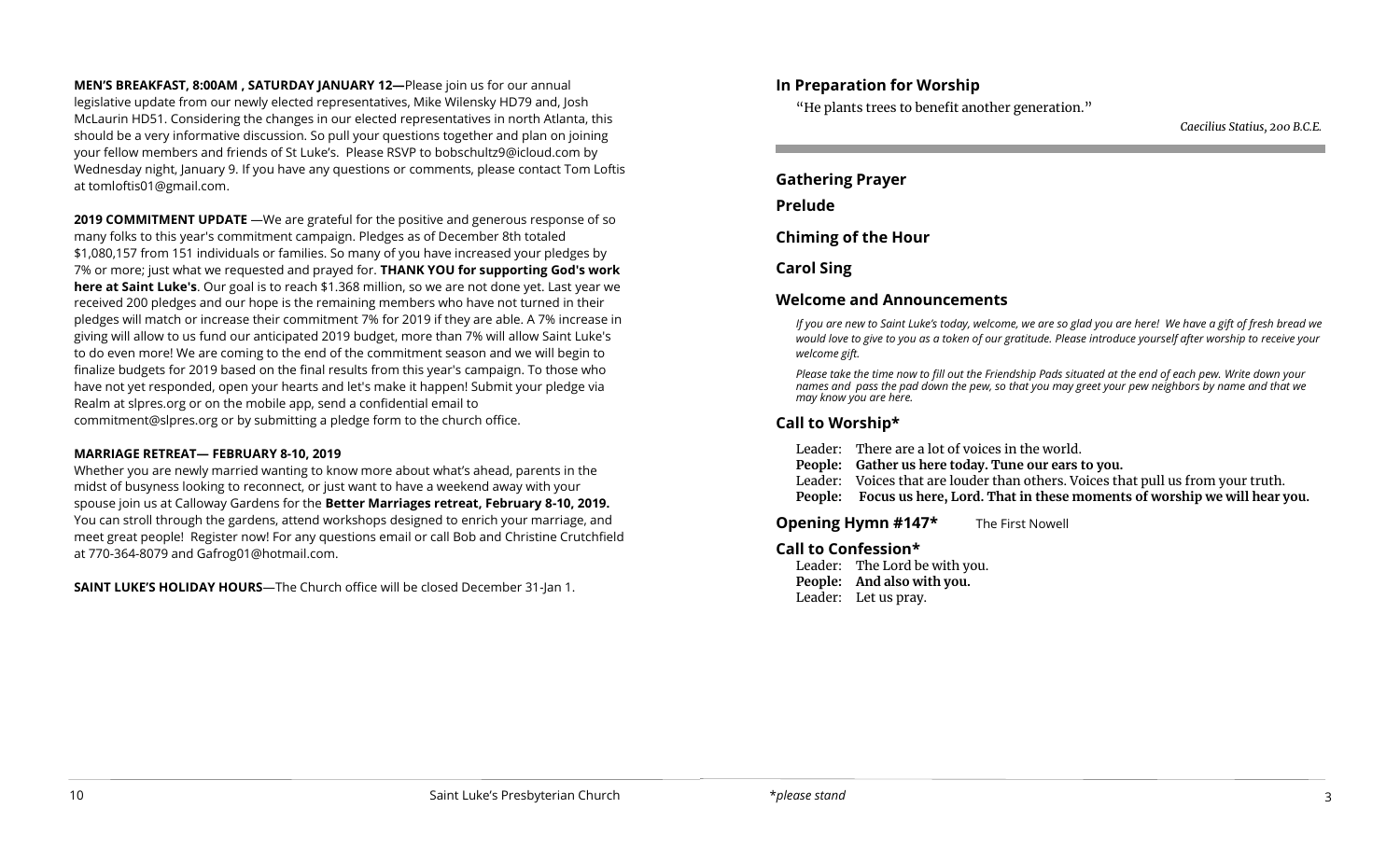# **Prayer of Confession\***

### **Holy God,**

**We all come from particular place, times, and people. Generation after generation have worshiped you and trusted in you. You are the God of new life in this world. For give us when we forget that you are the God of our ancestors, the God who keeps promises of hope, peace, and joy. Forgive us in this Christmas season when we forget that your very presence in this world is miracle enough now as you were miracle enough for every generation.**  *(Silence is kept for personal reflection.)*

Leader: Lord, in Your mercy. **People: Hear our prayer. Amen.**

## **Song of Praise\*** (refrain from hymn #113)

**Gloria in excelsis Deo. Gloria in excelsis Deo.**

# **Passing the Peace of Christ\***

Leader: May the peace of Christ be with you. **People: And also with you.** 

## **Prayer for Illumination Routing Community Community** Ron Davis

# **Scripture Reading** Matthew 1:1-17 on page 1 *of the New Testament*

Leader: The Word of the Lord. **People: Thanks be to God.** 

# **Tell Us Our Story David Lower** *David Lower* **<b>David Lower David Lower David Lower**

*After Tell Us Our Story, parents may walk children 3 and younger to their classrooms in Sheppard Hall. Pre-K, K and 1st graders may gather in the narthex, make a nametag, and follow your teacher up to The Harbor for Faithful Friends.*

| Sermon | "Six Degrees of Separation" | Phil Brown |
|--------|-----------------------------|------------|
| ____   |                             |            |

**Hymn #119\*** Hark! The Herald Angels Sing

# MUSIC MINISTRY

**Clair Maxwell clairmaxwell@slpres.org / 770.393.1424 ext. 227**   $\_$  ,  $\_$  ,  $\_$  ,  $\_$  ,  $\_$  ,  $\_$  ,  $\_$  ,  $\_$  ,  $\_$  ,  $\_$  ,  $\_$  ,  $\_$  ,  $\_$  ,  $\_$  ,  $\_$  ,  $\_$  ,  $\_$  ,  $\_$ 

## **CHOIR NEW YEAR**

Make it one of your new year's resolutions to join a choir! There are spaces open in all our groups, and we would love having you join us. Come as often as you are able, and no experience is necessary. Be a part of our church's music ministry!

**NO rehearsals for any of our choirs on January 2.**

# ADULT MINISTRY

**Shannon Dill shannondill@slpres.org / 770.393.1424 ext. 229** 

#### **ADULT SUNDAY SCHOOL**

Individual classes have begun. Please see the website for a full description of each class. (http://slpres.org/program-ministries/adult-ministry/sunday-school)

 $\_$  ,  $\_$  ,  $\_$  ,  $\_$  ,  $\_$  ,  $\_$  ,  $\_$  ,  $\_$  ,  $\_$  ,  $\_$  ,  $\_$  ,  $\_$  ,  $\_$  ,  $\_$  ,  $\_$  ,  $\_$  ,  $\_$  ,  $\_$  ,  $\_$ 

Faith Foundations: Room 232 House to House: Room 203 Seasons of the Spirit: Room 231/233 Soul Food: Room 234/236

#### **FRIDAY MORNING MEN'S BIBLE STUDY**

Fellowship and Bible study every Friday from 6:40-8am in the Parlor with Dan Joyce.

#### **BIBLE STUDY: "WAYFARERS"**

Come join David, Shannon or Phil as this week's preacher leads a study of the scripture for the upcoming Sunday's worship. Meet on Wednesdays at 10am in the church library.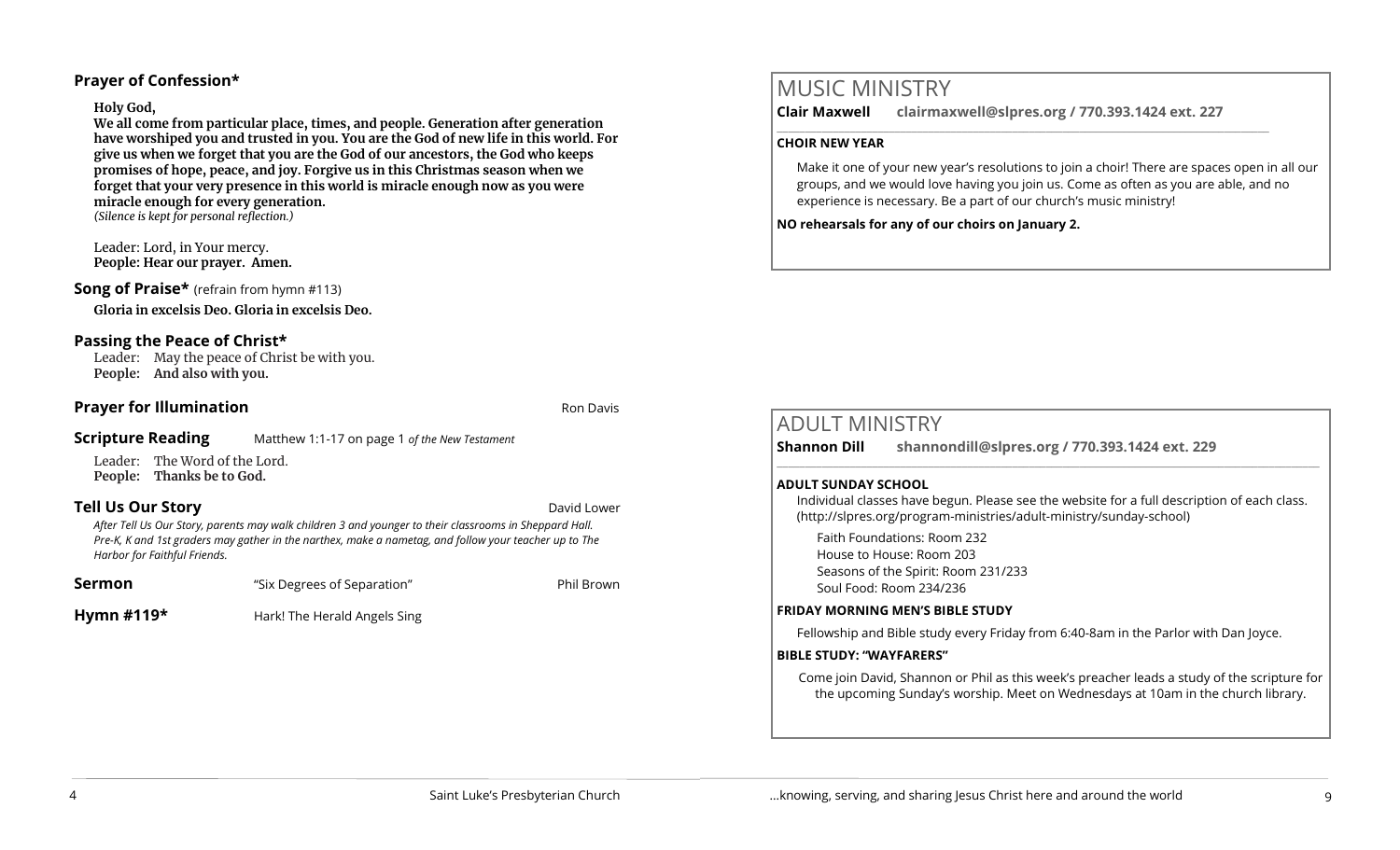# S P L A S H ! CHILDREN'S MINISTRIES

**Catherine Anne Thomas cathomas@slpres.org / 770.393.1424 ext. 228 \_\_\_\_\_\_\_\_\_\_\_\_\_\_\_\_\_\_\_\_\_\_\_\_\_\_\_\_\_\_\_\_\_\_\_\_\_\_\_\_\_\_\_\_\_\_\_\_\_\_\_\_\_\_\_\_\_\_\_\_\_\_\_\_\_\_\_\_\_\_\_\_\_\_\_\_\_\_\_\_\_\_\_\_\_\_\_\_\_\_\_\_\_\_\_\_\_\_\_\_\_\_\_\_\_\_** 

#### **JANUARY 6**

Breakfast Club & Sunday School Resume

#### **JANUARY 6—SACRAMENT SUNDAY**

Our next Sacrament Sunday is January 6 and will focus on Communion. All children ages PreK through  $3^{rd}$  grade are invited to join us today and for future worship work shops, held on the **first Sunday of the month,** after Tell Us Our Story at 10:30am worship. We will focus on Communion in January and February; and Baptism will be our topic in March, April, and May. We will learn the hows and the whys of these important sacraments through stories, games, and other activities. For more information, please contact [cathomas@slpres.org.](mailto:cathomas@slpres.org) 

#### **VBS 2018—ROAR!**

Save the date: June 10-13, 2019! Registration opens March 1.

# YOUTH MINISTRY

**Phil Brown philbrown@slpres.org / 770.393.1424 ext. 238** 

#### **HERE'S WHAT'S COMING UP IN YOUTH MINISTRY:**

#### **DECEMBER 30**

No Sunday School No Youth Group

#### **JANUARY 6**

Sunday School 9:15-10:15 NO Youth Group—we will be back at it January 13!

#### **PARENT RETREAT—FEBRUARY 8-10**

A weekend in Montreat, NC focused on parenting kids of all ages. Sponsored by Saint Luke's and other churches around the Southeast. For more information: [www.authenticparents.org](http://www.authenticparents.org)

 $\_$  , and the set of the set of the set of the set of the set of the set of the set of the set of the set of the set of the set of the set of the set of the set of the set of the set of the set of the set of the set of th

#### Affirmation of Faith\* Apostles' Creed

**I believe in God, the Father Almighty,**

**Maker of heaven and earth, and in Jesus Christ, his only Son, our Lord; who was conceived by the Holy Ghost, born of the Virgin Mary, suffered under Pontius Pilate; was crucified, dead, and buried; he descended into hell; the third day he rose again from the dead;**

**He ascended into heaven, and sitteth on the right hand of God the Father Almighty; from thence he shall come to judge the quick and the dead. I believe in the Holy Ghost; the holy catholic Church; the communion of saints; the forgiveness of sins; the resurrection of the body; and the life everlasting. Amen.**

#### **Prayers of the People and The Lord's Prayer**

**Our Father, who art in heaven, hallowed be thy Name, thy kingdom come, thy will be done, on earth as it is in heaven. Give us this day our daily bread; and forgive us our debts, as we forgive our debtors; and lead us not into temptation, but deliver us from evil. For thine is the kingdom, and the power, and the glory, forever. Amen.**

#### **The Offering Invitation**

*Giving is a tangible sign of worship. If you give electronically, there is a blue, laminated, electronic giving card in the pew rack to place in the offering plate as it is passed.*

#### **Offertory**

**Song of Thanksgiving** Christmas Doxology



gifts that you im part as we glo-ry in your pre-sence giv-ing from a grate ful heart.